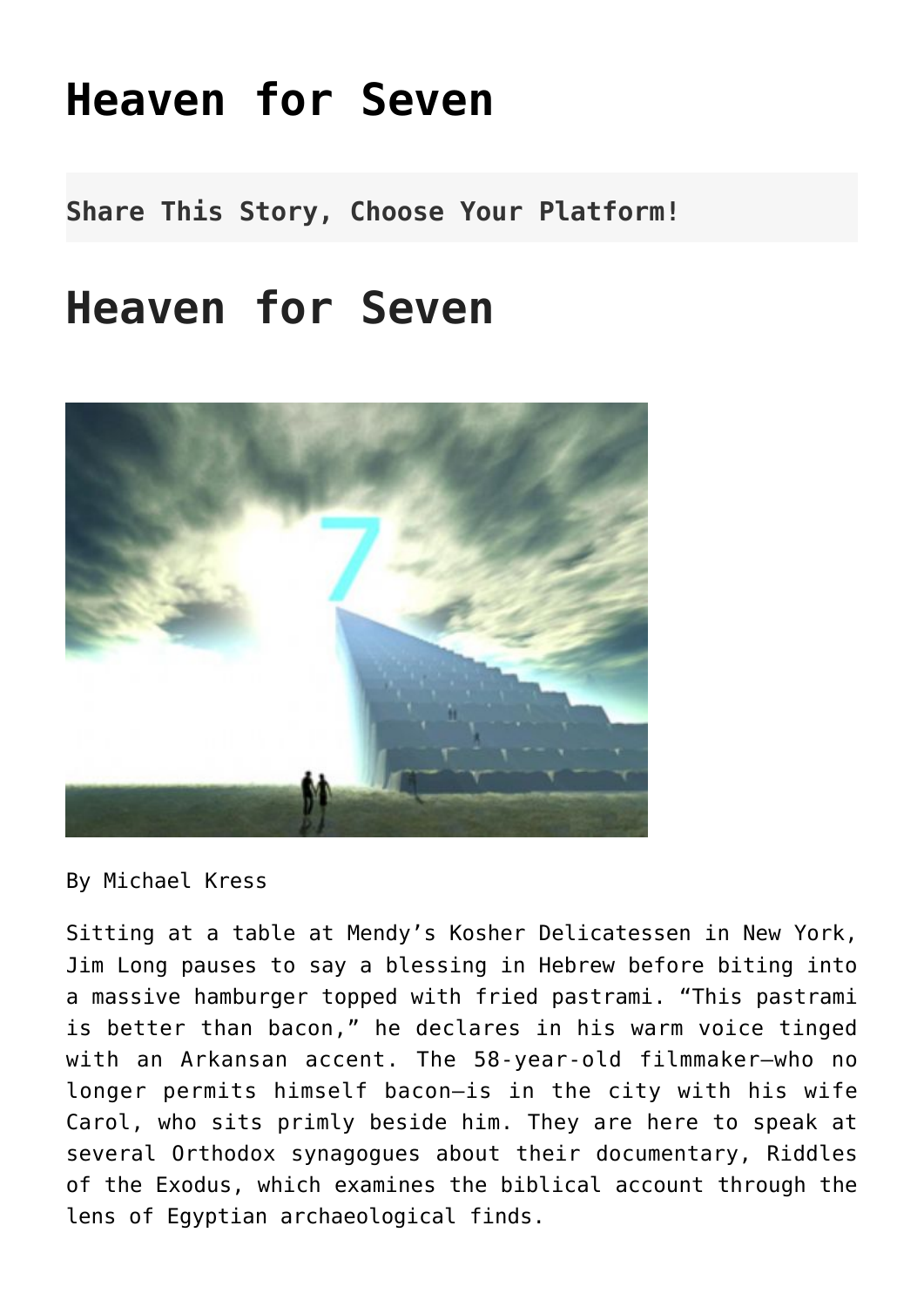The Longs are an observant couple. Hebrew phrases pepper their conversation—a b'ezrat Hashem (with God's help) here, a baruch Hashem (praise God) there. Back in Arkansas, they keep a traditional Jewish home. "We've got blessings in ivrit [Hebrew] hanging on the walls, and menorahs on display," Long explains. Each year, they build a sukkah and attend a Passover seder. "Our oldest grandson just turned six and already knows his aleph-bet," Long boasts.

But despite the baruch Hashems, the menorahs, the sukkah, the avoidance of pork and the intimate familiarity with advanced rabbinic texts, Jim and Carol Long are not Jewish, nor do they have any plans to convert. They are Noahides: non-Jews who accept the authority of Jewish law and focus their lives around the Jewish concept of Sheva Mitzvot B'nei Noach or the Seven Commandments for the Children of Noah. This set of laws is intended for non-Jews and, according to tradition, predate the Ten Commandments given at Mount Sinai. "I believe exactly what a Jew believes," Long tells me. "My belief system is exactly parallel to that of an Orthodox Jew. That doesn't mean I am one."

Unbeknownst to most Jews, there are hundreds, maybe even thousands, of Noahides, and most, like the Longs, are former Christians who've turned their backs on the faith. This is not the first time the world has seen a community of "Righteous Gentiles" who center their beliefs around Judaism but it is the first time in history that such a group has begun to organize as a worldwide movement. And that movement is being actively encouraged by some Orthodox Jewish groups—in particular, the Brooklyn-based Chabad-Lubavitch Hasidim.

About forty blocks north of Mendy's deli, Rabbi Yakov Cohen scurries around a second-floor office at the Schneerson Center for Jewish Life, the home of Chabad on the Upper East Side of Manhattan.

The 30-something Brooklynite with a close-cropped reddish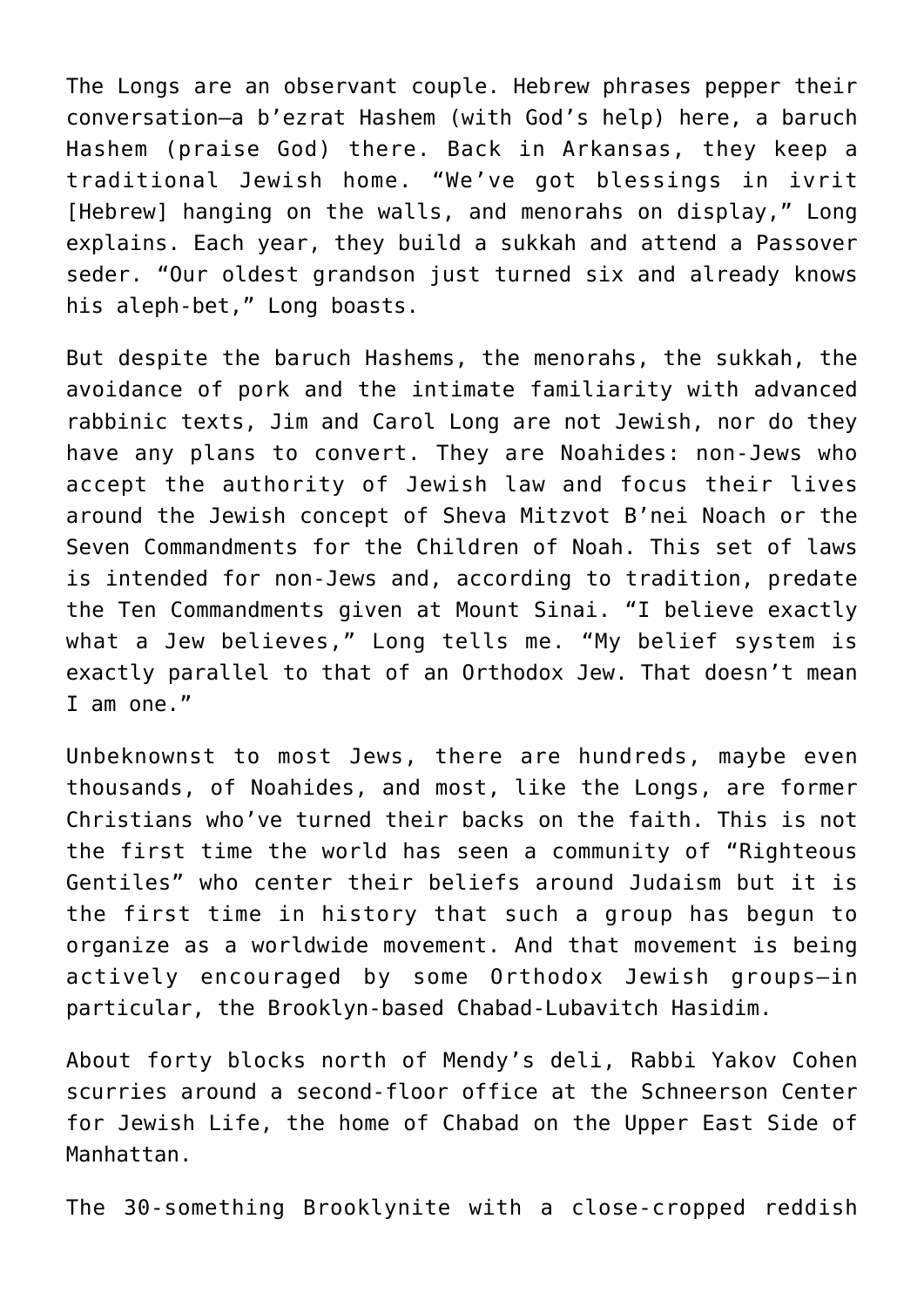beard, rarely sits still: he devotes his copious energies to helping out with the Chabad center's core mission—classes, prayer services and other programs for Jewish residents of this tony Manhattan neighborhood.

His true passion, however, lies in reaching out to non-Jews through what are usually referred to as the "Seven Laws," which he describes as pillars of universal morality that serve as a "balm for a world of conflict and immorality." Jewish teachings say that God first gave these laws to Adam, then reaffirmed them as part of the covenant he made with Noah after the Flood. Just as the Jews have the Ten Commandments (plus an additional 603 mitzvot), non-Jews—all of whom are technically the children of Noah—have the Seven Laws, which command them to establish a legal system and refrain from murder, blasphemy, idolatry, adultery, theft and eating the flesh of a living animal.

"The non-Jews have the full length and breadth of Torah—they just have a different role in it," says Cohen, his rapid-fire delivery complete with a yeshiva-ish lilt. "The role of every person is to be a good person, to bring divine light, to draw down godliness, Hashem, into the world. To do it as a Jew, as a non-Jew, it doesn't matter. It's the same light," he says. "It's the same Godly energy."

Like virtually all Chabad Hasidim, Cohen seeks counsel in the words of Menachem Mendel Schneerson, the late Lubavitch rebbe, who died at age 92 in 1994 and is still affectionately referred to simply as the "the rebbe." "Influencing non-Jews to keep their mitzvos, the Seven Noahide Laws… will assist our task of making the world into a dwelling place for God, and help bring about the arrival of Messiah," Schneerson said in a 1987 speech during a Purim celebration. In response to teachings like this, thousands of his followers fanned out around the globe to battle what they saw as society's moral degeneracy, bringing yiddishkeit to non-observant Jews and seeking out and supporting interested non-Jews.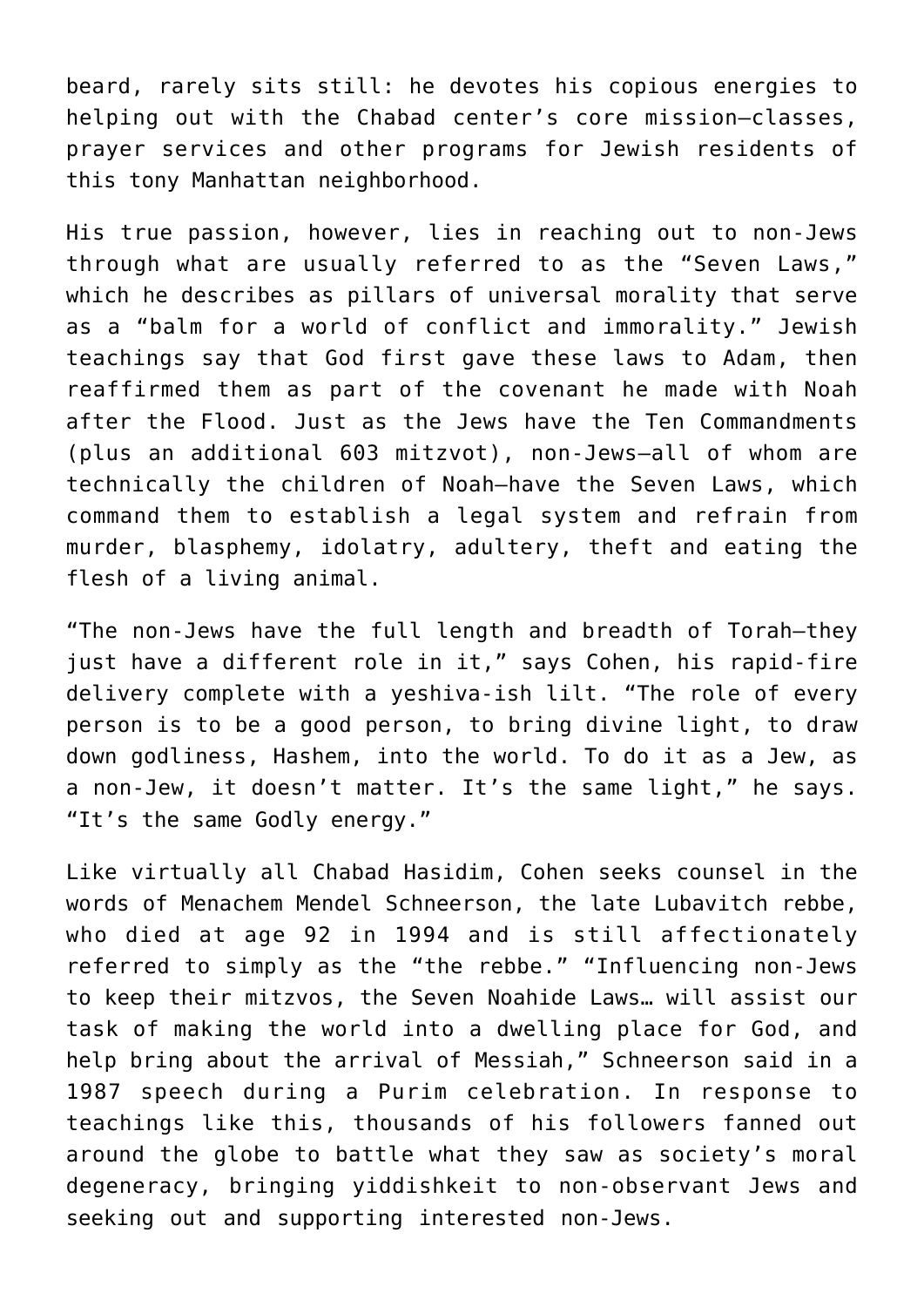About six years ago, Cohen founded Noahide.org, a website that serves as a sort of Noahide think tank, through which he runs conferences, publishes papers and counsels non-Jews from as far away as Scandinavia. Other Chabad-associated websites such as AskNoah.org and 7for70.com (meaning, seven laws for the proverbial 70 nations of the world) likewise seek to spread Noahide values to non-Jews in English, French, Spanish and other languages. Rabbis from Shimon Cowen in Australia to Immanuel Schochet in Canada offer halachic advice to Noahides and lecture about what Jewish tradition expects of non-Jews. In Israel, Chabad emissaries visit Arab and Druze villages to pass out literature about the Seven Laws and converse with the sometimes bewildered—but often receptive—locals. In addition to preparing the world for the Messiah, they see themselves as presenting moral values that will end the centuries-old animosities between Muslims and Jews.

"We, the Jewish people, especially frum people, have to be a light upon the nations and we have to tell them what Torah says," says Cohen. "We have the responsibility to shed light on the world."

> *Jack Saunders has a snowy white beard of biblical proportions.*

Back in the 1980s he was a Baptist minister at Frazier's Chapel Independent Baptist Church in Cohutta, Georgia, near the Tennessee border. But that was before the now 58-year-old Tennessean began to question the fundamentals of his faith and came to the conclusion that the gospel stories of Jesus and the entire New Testament are false.

"It was kind of disturbing," he says of the experience. "But if you're looking for truth and truth smacks you in the face, then you have to do something. You have to be able to confront it and say, 'This is the truth' and let go of your emotions."

Saunders recalls how hard it was to express his doubts to his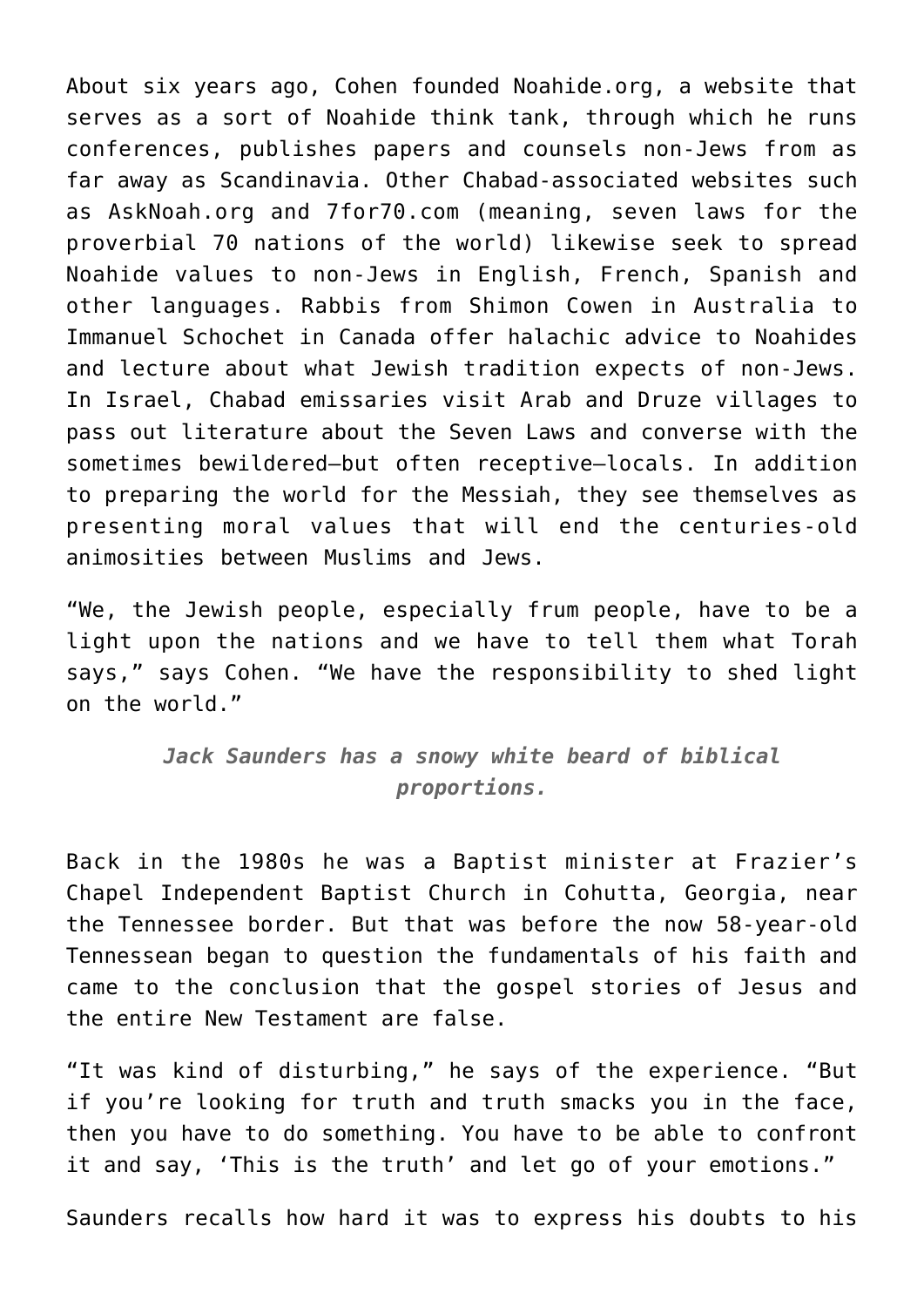parishioners and admit that he had "been wrong for all those years." The process was slow. For about a year and a half he preached only from the Jewish Bible, what Christians call the Old Testament. Then one Sunday morning, Saunders recalls, he stood on the pulpit and read from Isaiah 7:14, in which a young woman, interpreted by Christians to be a virgin, gives birth to Jesus. For the first time he let his parishioners know that he saw no hint of Christian prophecy in that passage. "That's when everything, you may say, hit the fan."

Some church-goers abandoned Saunders, but nearly half of the congregation's 70 members were moved by the pastor's change of heart and stayed as Frazier's Chapel Independent Baptist Church removed its steeple and crosses. "At the time," Saunders says, "the only thing we knew was what we were not." After reading about the Seven Laws and studying with a rabbi, Saunders and his remaining flock became Noahides and redubbed their place of worship Frazier's Chapel B'nai Noach Study Center. "I wanted to be able to read the Hebraic sources by myself," says Saunders, who has since learned Hebrew. "I didn't want to be lied to because I'd been lied to by all those Christians."

It was Texas archaeologist Vendyl Jones who introduced Jim Long to the Seven Laws. The two met in 1993 when Jones appeared on the Dallas radio show that Long produced. A former Baptist preacher, Jones had grown dismayed with what he considered the anti-Jewish sentiments of the Gospels and sought council from rabbis, studied in Israel and became a Noahide. He is believed to have been the inspiration for the character Indiana Jones in the film Raiders of the Lost Ark and is the founder of the Vendyl Jones Research Institute—a nonprofit based in Grandview, Texas, devoted to Biblical archeology. Considered one of the pioneers of the modern Noahide movement, Jones fondly remembers meeting Schneerson in his Brooklyn home and the rabbi's encouraging words: "'Vendyl Jones, you are doing the most important work in the world.'"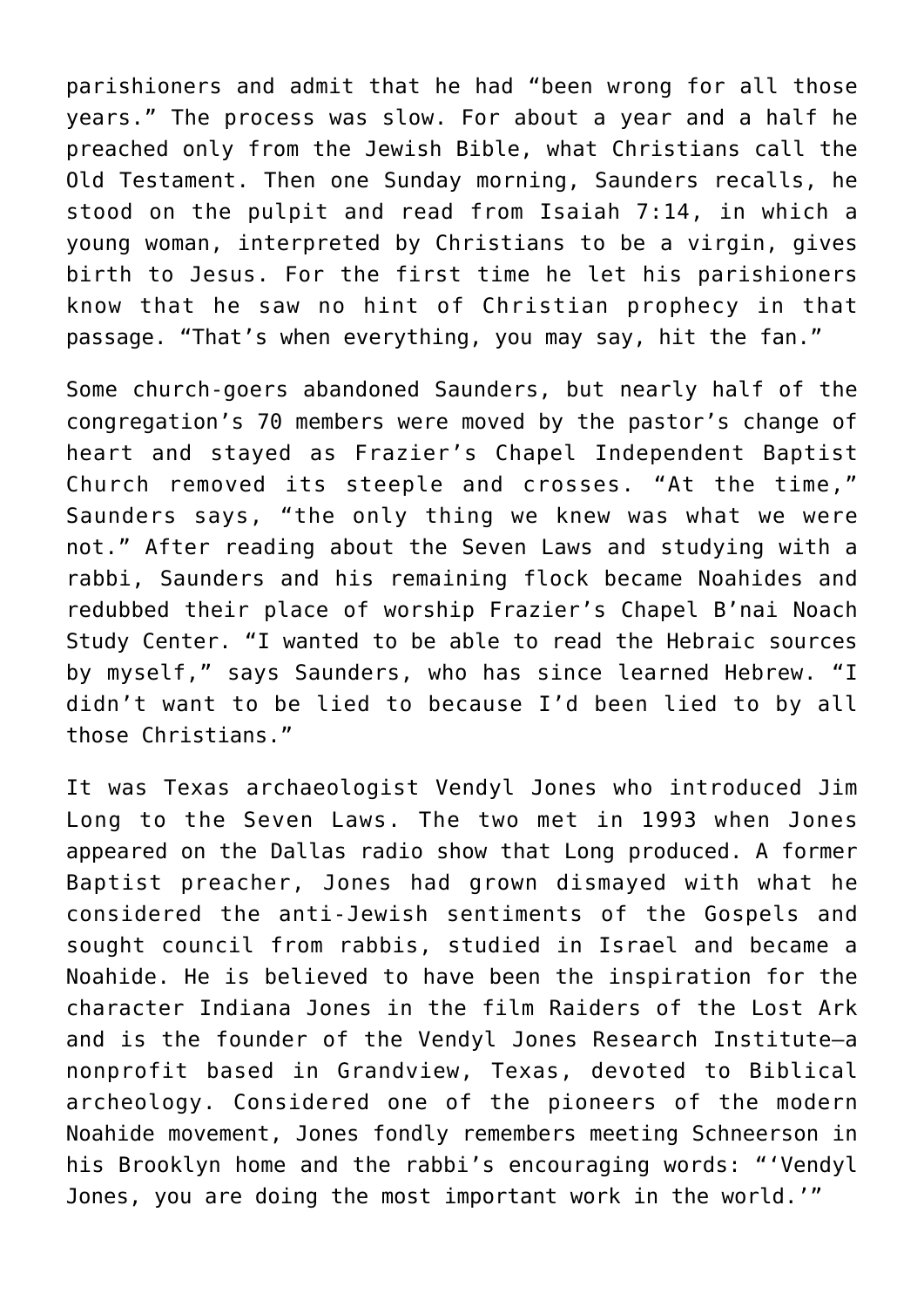Long found himself intrigued by Jones's spiritual journey. Having drifted from denomination to denomination until he abandoned Christianity altogether, Long "was looking for something to fill the void." Shortly after the radio interview, he began attending Torah classes and joined Jones on archeological digs in the Middle East.

For Pam Rogers, the break with Christianity was more wrenching. Rogers and her husband, Larry, who live in Tulsa, Oklahoma, were members of the Worldwide Church of God, a small Christian movement that observes the Sabbath on Saturdays, before becoming leaders of a Messianic Jewish congregation. In the early 1990s, a Jewish man befriended them and challenged them to prove the validity of the Christian Bible. As the couple tried to defend their views, they came to believe that the New Testament distorted the teachings of the Hebrew Bible.

The decision to become a Noahide threatened to break the Rogers family apart. Pam's father, a Pentecostal preacher, refused to speak to her for four years. Larry lost his job because he refused to work on Saturdays. The couple almost divorced because Pam made the decision to build her life around the Seven Laws before Larry did. "We lose our children, our spouses, our identities," Rogers says of the sacrifices that she and other Noahides are often forced to make for their faith.

*Despite what might seem an obvious trajectory, following the Seven Laws is not a path to becoming a Jew, says Yakov Cohen of the Schneerson Center. "We're not interested in membership," he says.*

Rather, the Chabad sees Judaism as a "universal religion" that offers salvation to everyone without conversion.

Jews are not known for proselytizing, and most Jews believe that Judaism prohibits it. David Novak—a Conservative rabbi and leading authority on the Seven Laws and what Judaism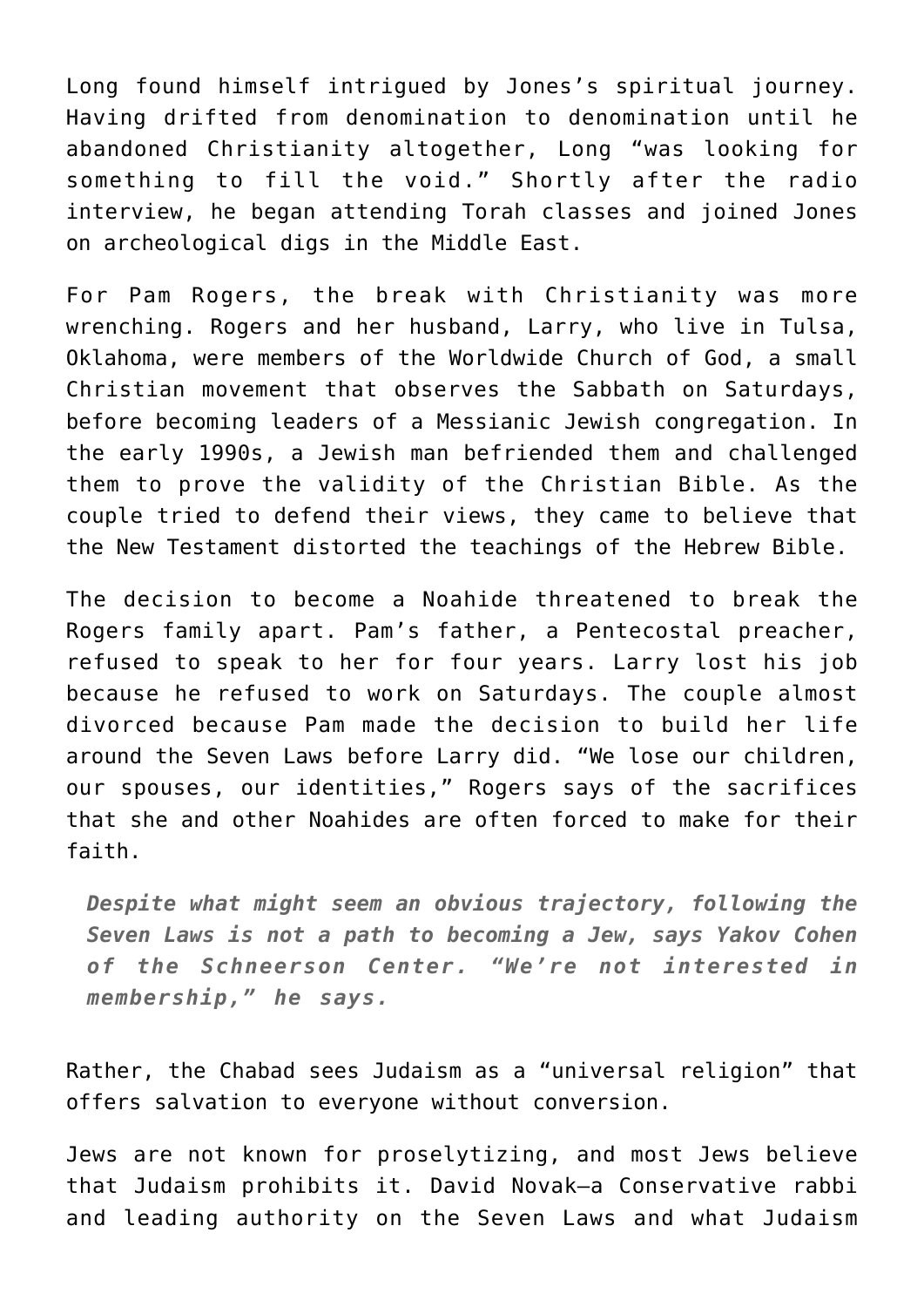requires of non-Jews—debunks that idea. "Find me one halachic prohibition against proselytizing," he says. The popularly accepted notion that Judaism opposes proselytizing, Novak argues, rests less on theology than on the fact that most of Jewish history has been a perpetual struggle for survival. "For most of the time, Jews couldn't do it."

Novak, who teaches at the University of Toronto, points to sporadic attempts to convert people to Judaism throughout history. The best-known effort took place during the time of the Second Temple, which stood from 515 to 70 B.C.E. Living under the Romans, Jews actively proselytized, with great success. Some non-Jews converted, others simply took on aspects of observant Jewish life and became part of Jewish communities. Called the "God Fearers" (Yirei Adonai), they are immortalized in the Book of Psalms.

While Jewish law does not prohibit proselytization, it does not call for a world of Jewish converts, either. The traditional messianic vision, as articulated most famously in the Book of Isaiah, is of a world at peace in which everyone acknowledges one God, even if all do not adopt Judaism:

*And many peoples shall go and say: 'Come ye, and let us go up to the mountain of the Lord, to the house of the God of Jacob; and He will teach us of His ways, and we will walk in His paths.' For out of Zion shall go forth the law, and the word of the Lord from Jerusalem. And He shall judge between the nations, and shall decide for many peoples; and they shall beat their swords into plowshares…*

Even in a text as familiar as the Aleinu prayer, Jews regularly reference a vision of Jews and non-Jews under a monotheistic ruler—to many, a clear allusion to Noahides:

*All the world's inhabitants will recognize and know that to you, every knee should bend, every tongue should swear. Before You, Lord, our God, they will bend every knee and cast*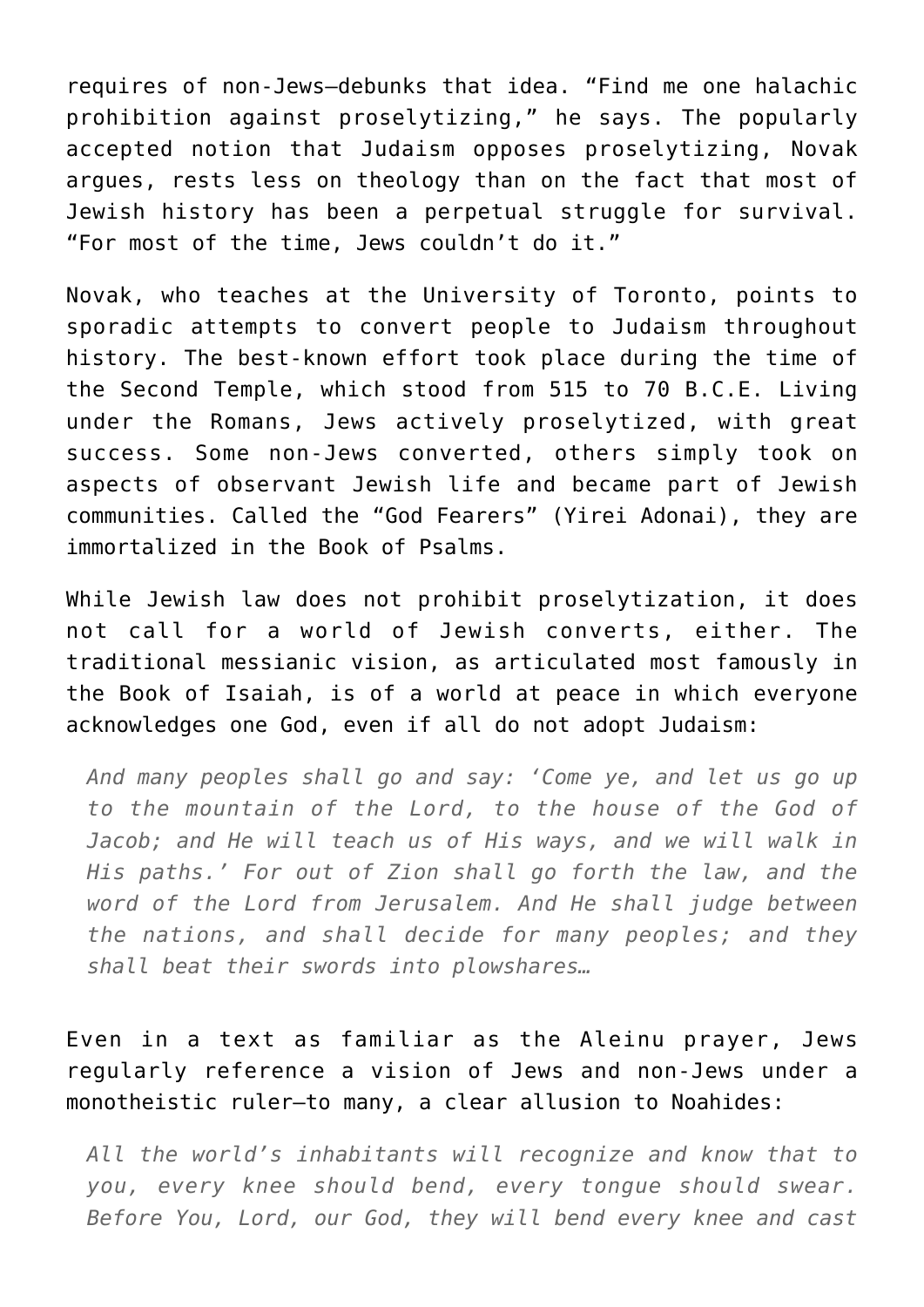*themselves down and to the glory of your name they will render homage, and they will all accept upon themselves the yoke of your kingship, that you may reign over them soon and eternally.*

*Since the earliest days of Christianity, Jewish sages have argued over whether the Noahide commandment not to worship "false gods" is compatible with other religions.*

Islam, the rabbis hold, is acceptable because of its adamantly monotheistic stance. Christianity, on the other hand, remains a subject of contention, with many arguing that belief in the Trinity is polytheistic, and therefore out of bounds under Noahide law.

Another critical debate centers around whether the Seven Laws are a set of universal moral imperatives that people intuit on their own or are precepts that Jews must actively bring to the world. The dominant halachic attitude has been that Jews are not required to spread Noahide teachings to non-Jews. Moses Maimonides, the medieval Jewish philosopher and legal authority, disagreed. In his monumental 12th-century work the Mishneh Torah, Maimonides envisioned a society in which non-Jews would be governed by Jewish law, noting that they could choose to convert. "If they do not want to, we do not compel them to accept the Torah and the commandments. Moses did, however, command in the name of God to compel all people to accept the Noahide laws," Maimonides continued. "Compel" may seem a particularly strong word, but Maimonides's stance is clear: Jews must do what they can to teach non-Jews about the Noahide laws.

The 19th century Italian rabbi and famed Kabbalist, Elijah Benamozegh, also believed that Jews have a responsibility to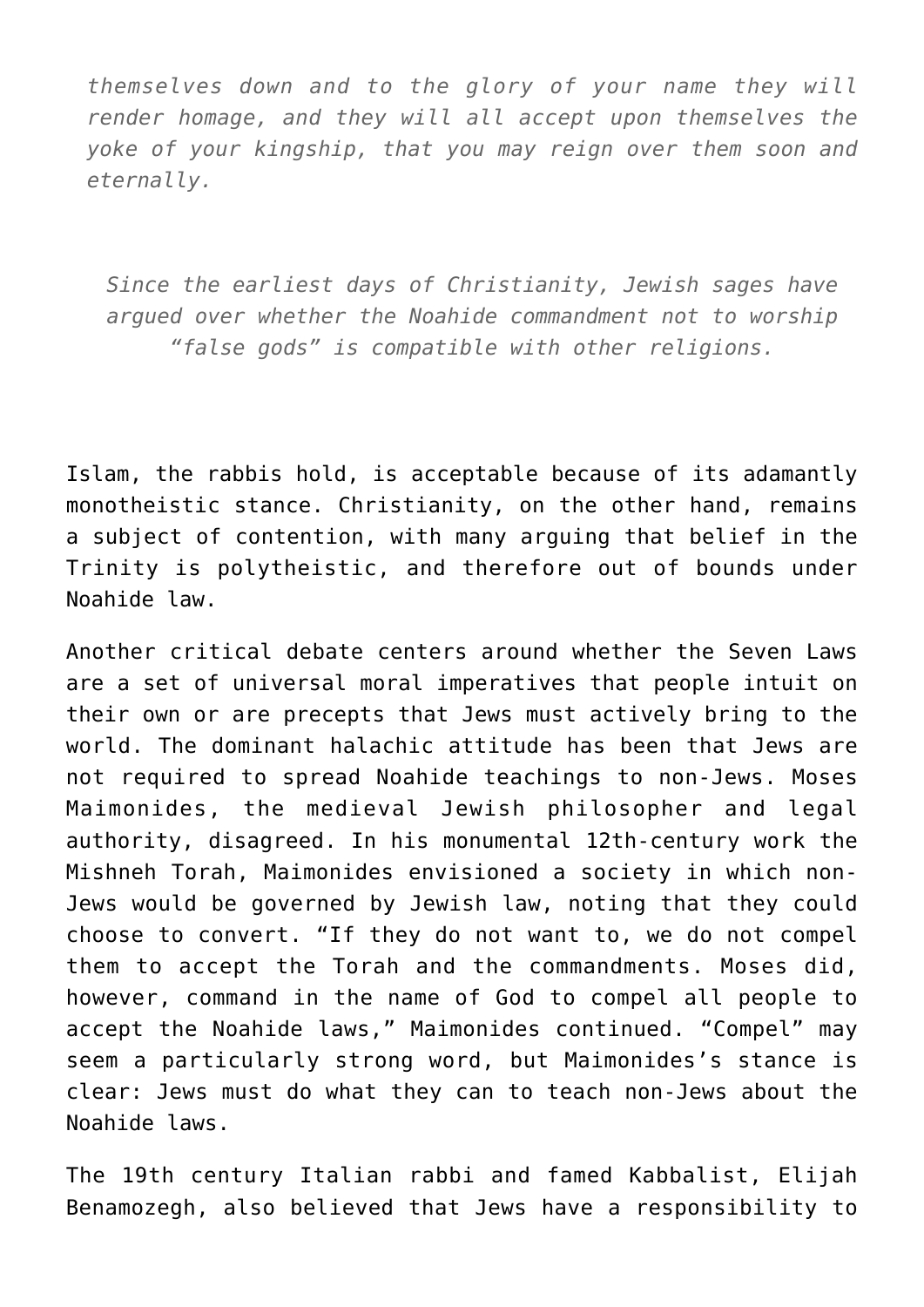guide non-Jews towards the path of righteousness. Shortly before his death in 1900, Benamozegh received a letter from Frenchman Aimé Pallière seeking advice on converting to Judaism. Benamozegh told the young man there was another way. "The religion of humanity is no other than Noahism," the rabbi wrote to Pallière. "Here is the religion preserved by Israel to be transmitted to the Gentiles. It is the path which lies open before your efforts, before mine as well, to spread the knowledge thereof, as is my duty to do so." Called the "first and last high priest of the Noahide religion," Pallière is believed to have been the first modern Noahide. A talented writer, he learned Hebrew, lectured at the Orthodox Rabbinical School of France and urged Jews to follow Orthodox traditions.

Benamozegh believed "that mankind cannot rise to the essential principles on which society must rest unless it meet[s] with Israel. And Israel cannot fathom the depths of its own national and religious tradition, unless it meet[s] with mankind." A half-century later, Benamozegh's dream of a Jewish-supported Noahide worldwide movement would be seized upon by Schneerson. "Every Jew has the obligation to ensure that all the peoples of the world observe the Seven Noahide Laws" and that non-Jews, as well as Jews, "acknowledge God as Creator and ruler of the world," Schneerson declared.

It's a position that remains controversial. "If Jews are telling Gentiles what to do, it's a form of imperialism," Novak says. To him, the Seven Laws are valuable in constructing a moral foundation that enables Jews to speak out on social issues, but not as part of a religion around which non-Jews should structure their daily lives. "Why would any Gentile want to be told by Lubavitch—or any other rabbi—what to do?" Novak asks. "I am suspicious of anyone who wants to live this way."

Novak isn't alone in his suspicions. "With a lot of rabbis, there's still this skepticism and fear that someone's trying to infiltrate your shul and will end up being some sort of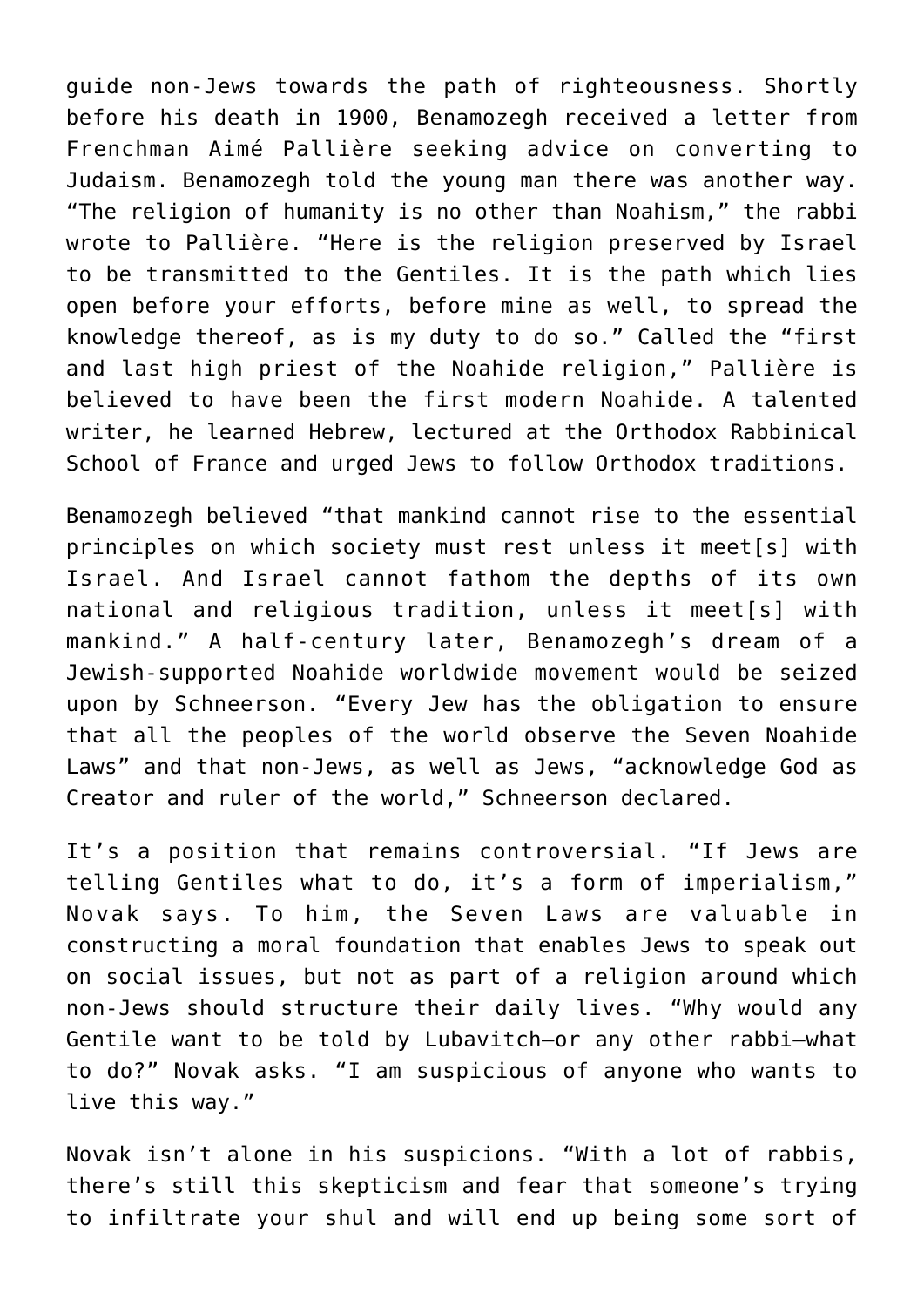missionary trying to bring people to Christianity," Jack Saunders says of the reception Noahides often receive when seeking guidance. Counseling Noahides is not the sort of subject covered in a typical rabbinical school education and rabbis tend to confront the issue only if approached personally by a non-Jew.

Barry Freundel, the author of Contemporary Orthodox Judaism's Response to Modernity and rabbi of Washington, DC's Kesher Israel, a modern Orthodox synagogue, is among the many rabbis who have never been approached by a Noahide. Freundel doesn't share Schneerson's belief that Jews are required to spread the Noahide laws to non-Jews—but he also doesn't believe that Jews can ignore interested Noahides. "Once they are doing it, you are required to help them," he says.

Carol Long wishes there were many more rabbis who were willing to work with Noahides. "They have to know there are actually people out there looking to them for leadership and spiritual guidance and who respect what they bring to the world."

*Today's Noahide movement has no prescribed ritual and liturgical life.*

Even the laws themselves—six out of the seven—are prohibitions such as "don't kill" and "don't steal."

"We need to give more than 'don't, don't, don't,'" Larry Rogers says. If more people are going to become Noahide, "they have to have a life. They have to know there are life celebrations," he says. "We're trying to find our place with Hashem."

To add greater meaning to their lives, some Noahides have created a lifestyle parallel to that of Orthodox Judaism: They study Jewish texts, pray and follow some of what are known as the "positive commandments"—rituals and other mitzvot. They've adopted portions of Jewish liturgy and prayers, removing all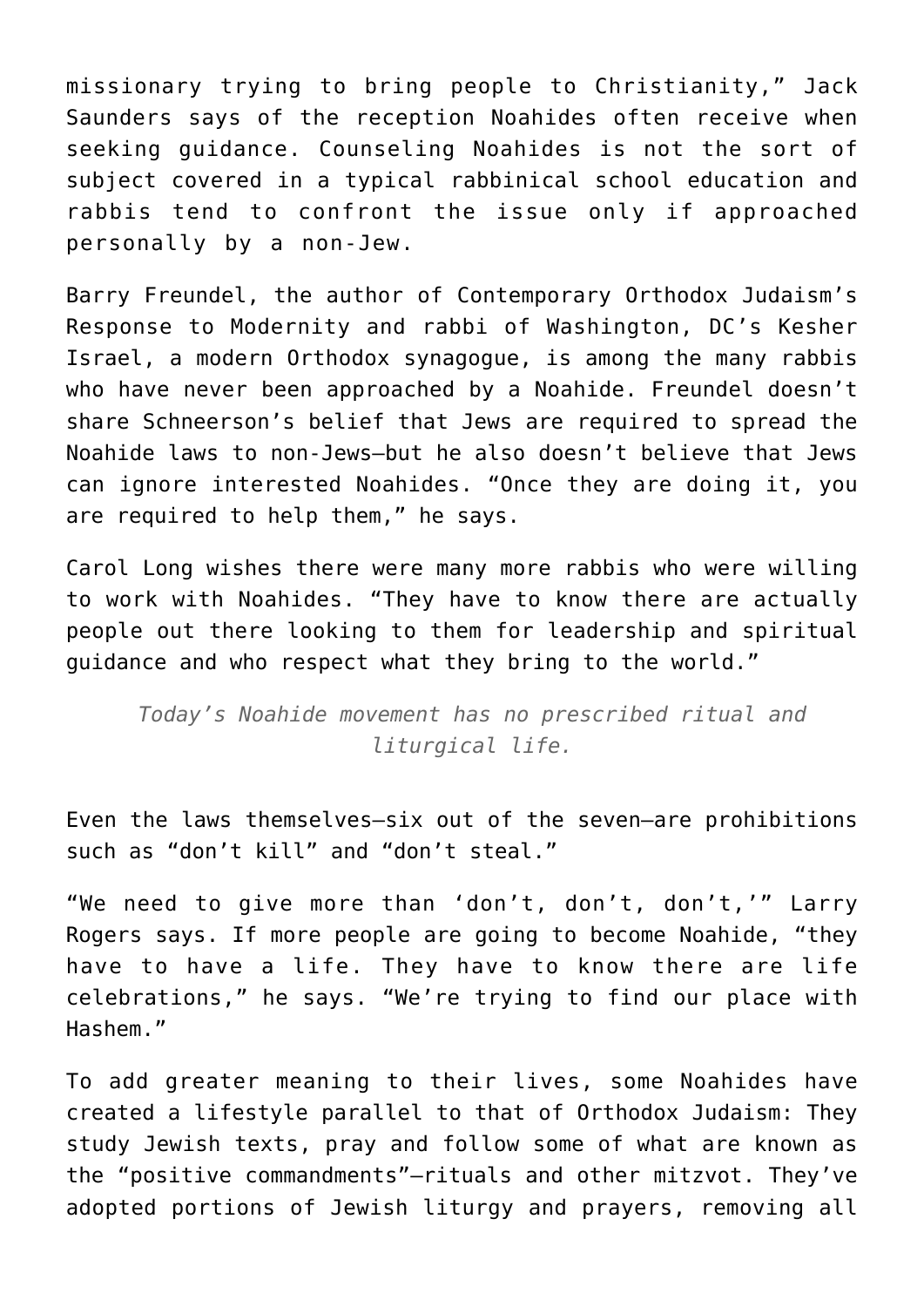mentions of chosenness, to make clear that this concept only applies to Jews.

But "there are so many opinions about Noahide halacha," says Pam Rogers. "It's very confusing for us Gentiles." The Noahide approach to Shabbat illustrates the difficulty of deciding which Jewish traditions to follow. Rogers and her husband try to avoid work and set aside time for a festive meal and prayer, but don't refrain from using electrical devices. Others may shun the use of electricity but go out of their way to perform at least one activity over the course of Shabbat that distinguishes them from Jews. Jack Saunders, for example, writes a check. "I always do something that makes it known I'm not Israel," he says.

From his base in New York, Yakov Cohen is working to bring structure to this mosaic of Noahide spiritual life. He and others are creating a Noahide siddur (prayerbook) to standardize prayers, and a liturgy of lifecycle rituals, such as funerals and baby-naming ceremonies. This year, one of the first Noahide weddings was held in Buffalo, New York, under a chuppa. The officiating rabbi spoke of the Seven Laws as the marriage's foundation and sealed it with a contract modeled after the traditional ketuba. Rabbis are also working on the first-ever Noahide Shulhan Arukh—a comprehensive book of law pertaining to non-Jews, which will spell out the specifics of Noahide life, making clear which mitzvot are acceptable for them and which aren't. "We know what they can't do," says Cohen. "Let's see what they can do."

*Noahides are few, dispersed, often misunderstood and they crave community.*

Lucky ones, like Saunders, find likeminded souls near home with whom to gather together to study Jewish texts, pray, discuss the challenges of the Noahide life and socialize. Local groups, such as the Chavurath B'nei Noach (the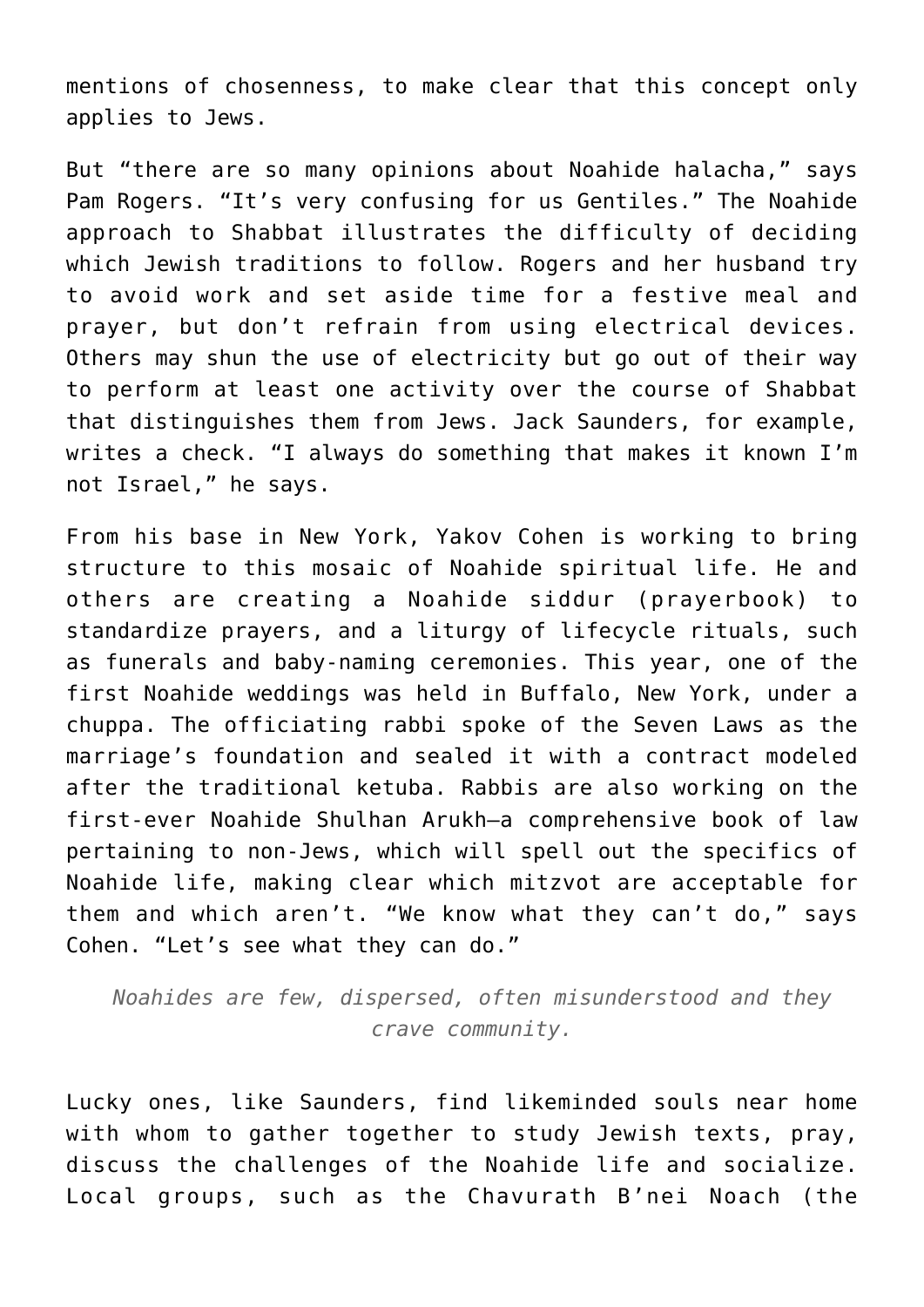Fellowship of the Children of Noah) of Ft. Worth, Texas, serve as an important source of communal life for their members. Organizations such as The Root & Branch Association, Noahide Nations, Rainbow Covenant and B'nai Noach Torah Institute provide advice and support to Noahides wherever they live, often through the Internet.

No single organization, however, is widely recognized as representative of the worldwide movement. That's partly because of the diffuse and ad hoc nature of Noahide organizations, but it is also reflective of the nature of the movement, which is composed of independent-minded people who have rejected their traditional faith and are willing to follow a largely uncharted spiritual path. "We're very iconoclastic—we're all about taking down the idols," Jim Long says. Saunders puts it more pessimistically: "It seems like every time we try to organize, it doesn't go well."

The most recent effort to bring Noahides together comes in the form of High Council of B'nei Noah, an umbrella organization that seeks to fill the leadership vacuum. The High Council's mission is to provide support for Noahides, educate the general public, serve as a liaison with the Jewish community and standardize Noahide beliefs and practices. Last January, members of the Council—which included Saunders and Long—were inaugurated in Jerusalem, where they recited the following oath:

*"I pledge my allegiance to Hashem, God of Israel, Creator and King of the Universe, to His Torah and its representatives, the developing Sanhedrin. I hereby pledge to uphold the Seven Laws of Noah in all their details, according to Oral Law of Moses under the guidance of the developing Sanhedrin."*

The Noahide Council is supported by the respected Orthodox Rabbi Adin Steinsaltz, best known for the edition of the Talmud that bears his name, but who's also the leader of the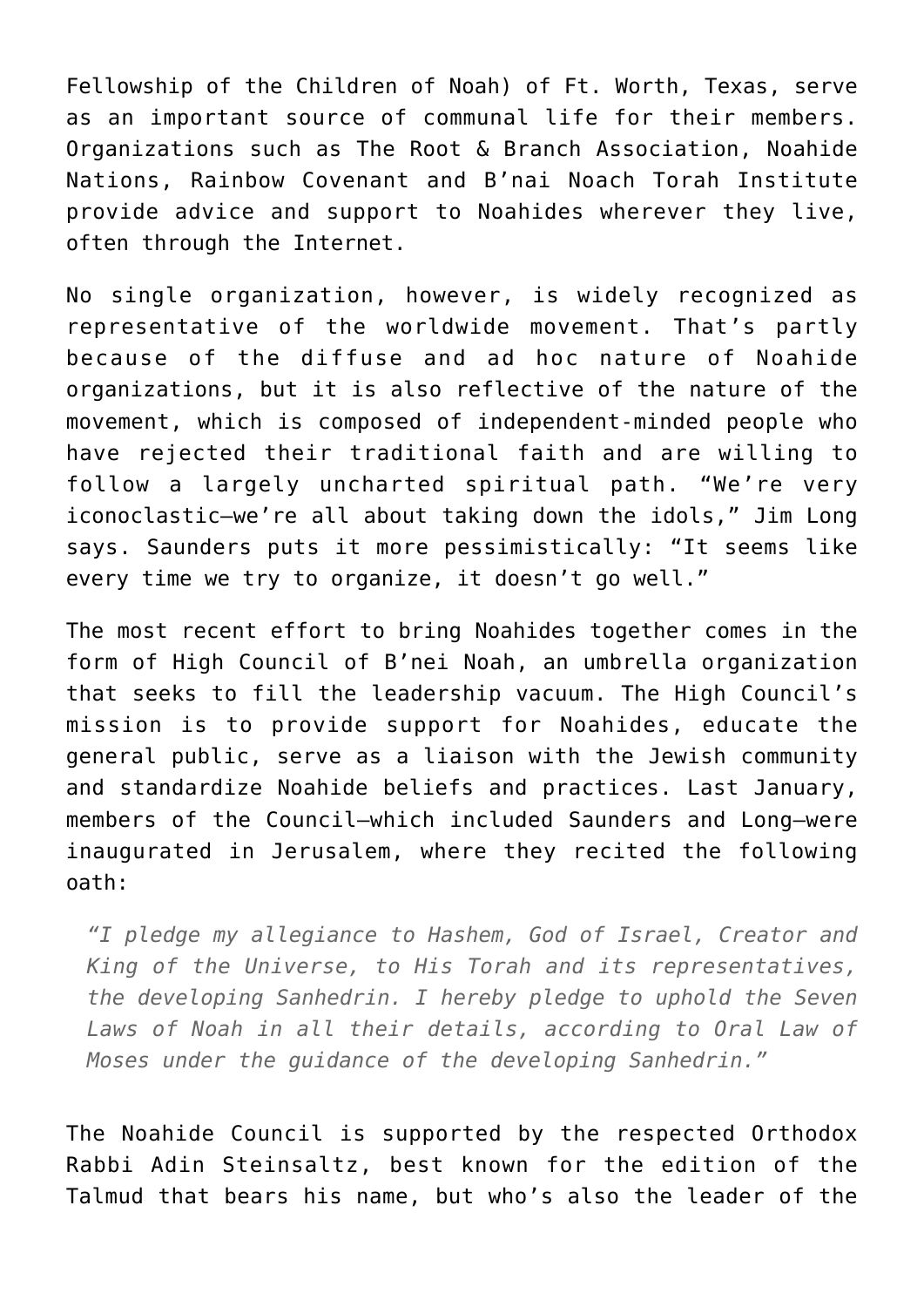"developing Sanhedrin" cited in the oath. Steinsaltz's Sanhedrin is the most recent attempt to revive the Great Sanhedrin of 71 sages who met in Jerusalem until 425 C.E. to discuss matters of concern to the Jewish people and adjudicate disputes. Steinsaltz argues that both Jews and Noahides follow different parts of the same belief system and can even be considered members of the same religion. "Even from simply a utilitarian point of view, we Jews have hardly any friends in the world. B'nei Noah are by definition our closest friends," he says. "So we should reach out to them."

Already, the Council has been troubled by internal disagreements and criticism from outsiders. Some Noahides are unhappy that its members were appointed by the Sanhedrin rather than voted on, while others complain that all its members are American. Jack Saunders is among those who have left the Council, tiring of the strife though still supportive of its mission. "For me, it's a wonderful thing," he says, but cautions that "working out all the problems is going to be tough."

Steinsaltz believes the Council—and the broader Noahide community—will overcome these rifts. Long also remains optimistic. A major conference for Noahides in Jerusalem for October 2007, during Sukkot, is in the works and Long hopes it will serve as an inspiration for Noahides worldwide. "We think that we could act as a gesher, a bridge, between Jews and Noahides," he says.

*As a child of a Jewish father, Philip Levy, a 28-year-old Noahide from the northern Virginia suburbs of Washington, DC, could walk into any Reform synagogue as a full-fledged member.*

But after drifting from Catholicism, his mother's religion, to evangelical Christianity, he found meaning in Orthodox Judaism. Through the Internet and guided by the local Chabad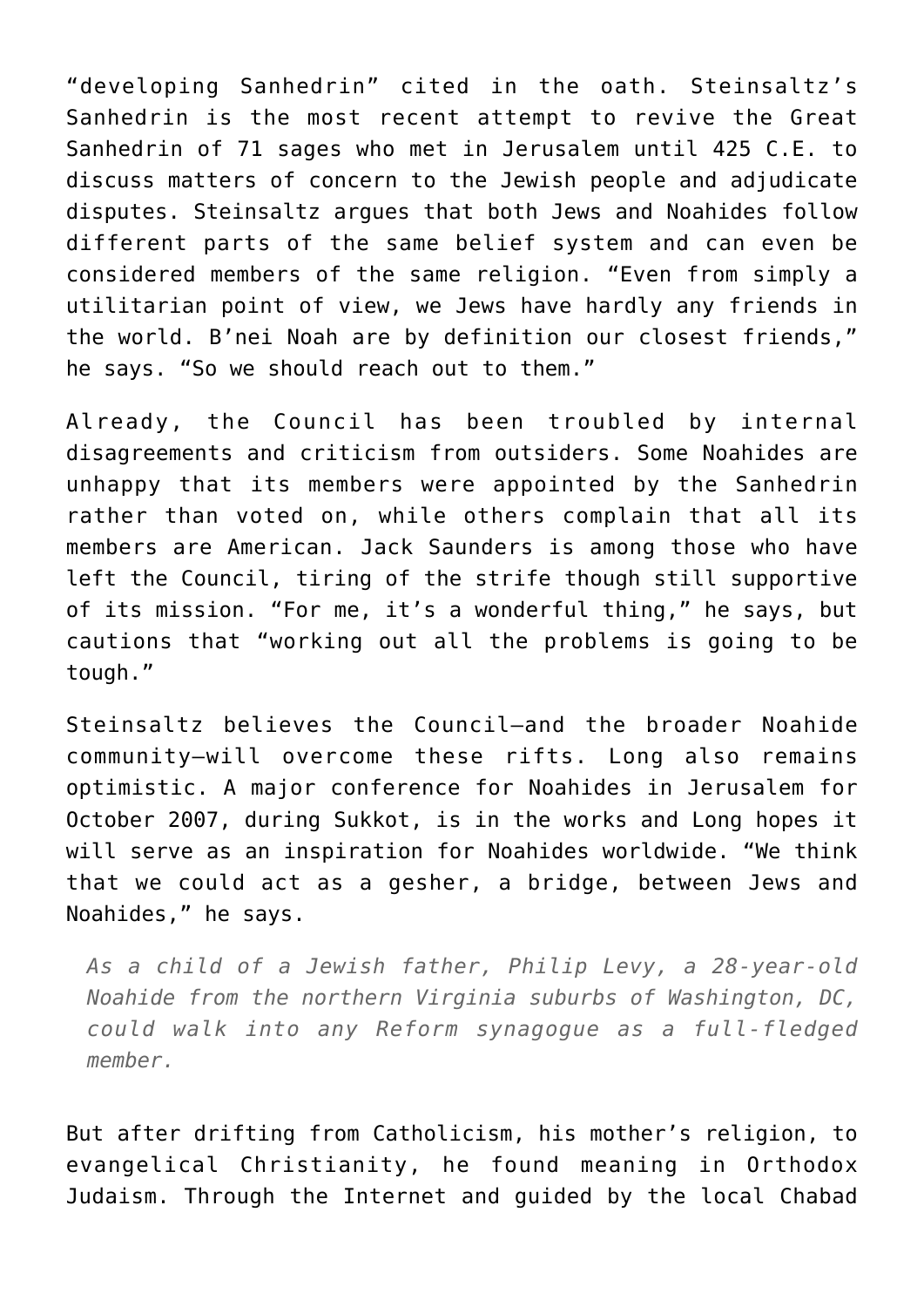community, Levy came to self-identify as a Noahide. He takes classes and attends services as a non-Jew at a Chabad synagogue and even created a website, novanoahides.org (nova as in Northern Virginia)—in the hope of meeting other Noahides who live nearby. So far, he has only found one.

Why doesn't Levy take that last step and convert, so he can be considered Jewish according to Orthodox standards and become a full member of the community? Nearly all Noahides grapple with the conversion question, sometimes for years and without definitive conclusion. After all, they adhere to traditional Jewish commandments more strictly than most Jews and many can quote from rabbinic texts as well as yeshiva students.

Some have become Jewish, but they are a minority. For the rest, the reasons for not converting are complicated. "I was raised on bacon and eggs," Levy jokes, "and if I had to give them up I don't know what I'd do." More seriously, he talks about an "attachment" to his "Gentileness" and his respect for his mother.

But for most Noahides the decision not to convert boils down to the fact that they find spiritual fulfillment in what they view as their role in the divine plan for the world: To follow the lead of the Jewish people—not become them. "Israel was chosen to be a nation of kings and priests and a light unto the nations," Pam Rogers explains. "We decided if everybody converted, who would Israel have to be priests to?"

They believe that they can have a greater impact as non-Jews following the Torah than as Jewish converts, both by encouraging other non-Jews to live according to Noah's laws and by calling upon Jews to observe their own traditions. "If I just converted and went out to the non-Jewish world talking about the Torah and the prophets and how great it was, then I'd just be another Jew running my mouth," says Jack Saunders.

To those who take the long view of Jewish history, like